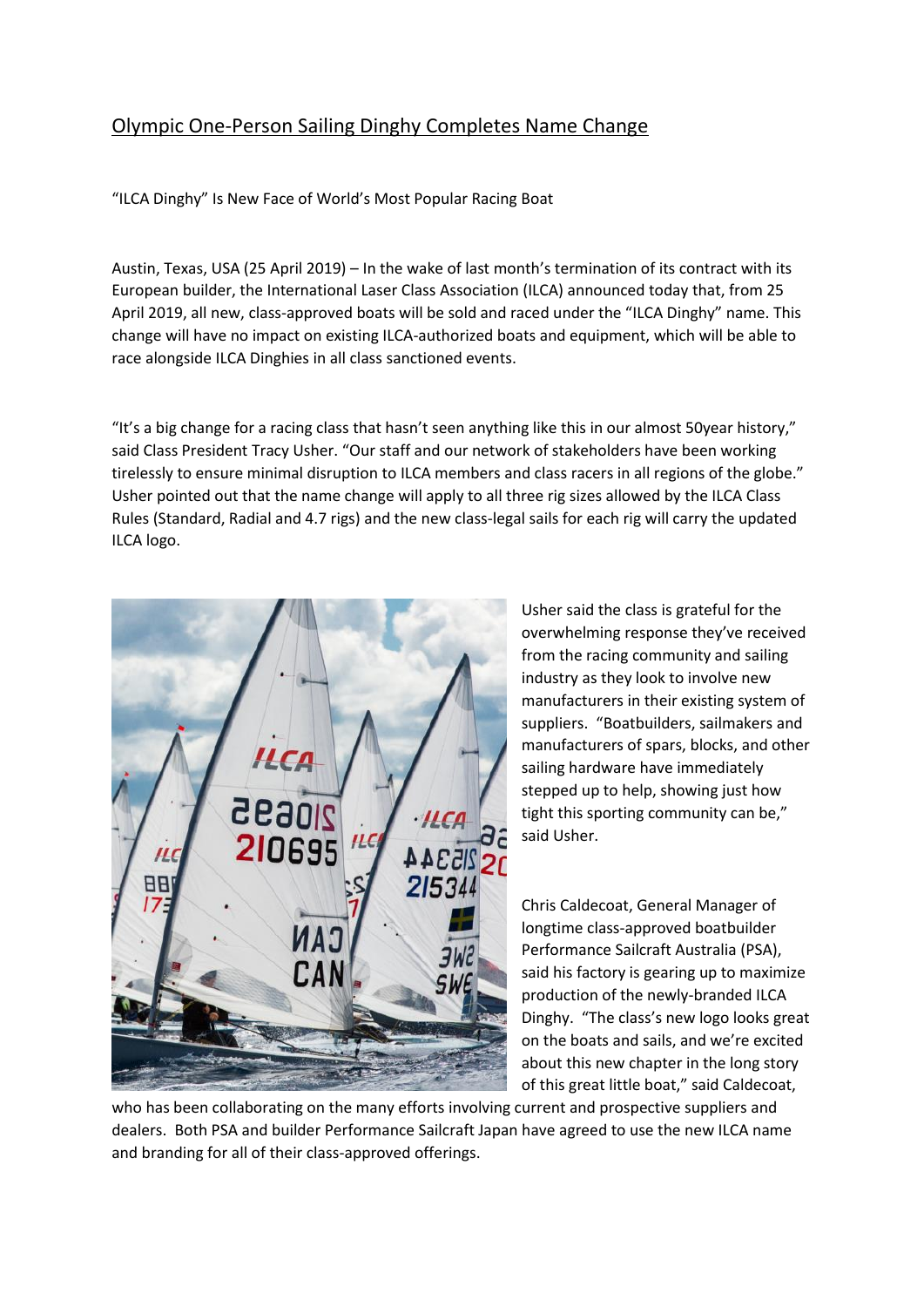Eric Faust, ILCA's Executive Secretary, said his team is close to issuing a formal application form to help narrow down the large number of prospective new builders he's heard from since the class's March announcement. "After recent discussions with World Sailing leadership, we're assured that we have their full support with this changeover, especially since we now have the opportunity to comply fully with World Sailing's fair, reasonable and non-discriminatory licensing requirements for Olympic equipment. We've already had serious interest from well-funded and highly respected builders who are committed to building to the exacting one-design standards of our construction manual and the ILCA Rules," said Faust.



But Faust is quick to point out that there will be no performance difference in the sails, hardware, or any other equipment that has helped make the class the world's most popular choice of racing boat. "Our main suppliers of spars, sails and parts will remain the same. They'll be selling the same classlegal gear, just under a different brand name," said Faust. "Hyde and North have now made sample sails with the new graphic and we expect to see newly branded ILCA sails available for purchase in the next few weeks,"

he said, adding that a combination of new and existing vendors and dealers will round out the more efficient supply chain.

Dan Neri, CEO of North Sails Group and a longtime Laser sailor, says his company is fully on board with this change. "North Sails has always been a huge supporter of ILCA and we are excited about their new direction and the opportunities it brings," said Neri. "We've got our team ramping up production with the new logo and we look forward to continuing to supply quality products for this great one-design class."

13-time Laser Masters World Champion, Peter Seidenberg, is also fully supportive of the move. "As a Laser sailor for 46 years, and one who has competed internationally for the last 39 years, I have relied on ILCA's strict one-design concept to be certain that all boats are exactly the same and that none of my competitors have an advantage by sailing a special boat," said Seidenberg, who was inducted into the ILCA Hall of Fame last year. "I understand that, because of a breach of the construction manual agreement, ILCA considered it had no choice but to terminate its contract with the European builder and to search for new builders and that trademark restrictions forced the class to rename the boat. I fully support ILCA in their efforts to save the one-design concept of the class and to continue the long-established tradition of ensuring that the boats are identical around the world."